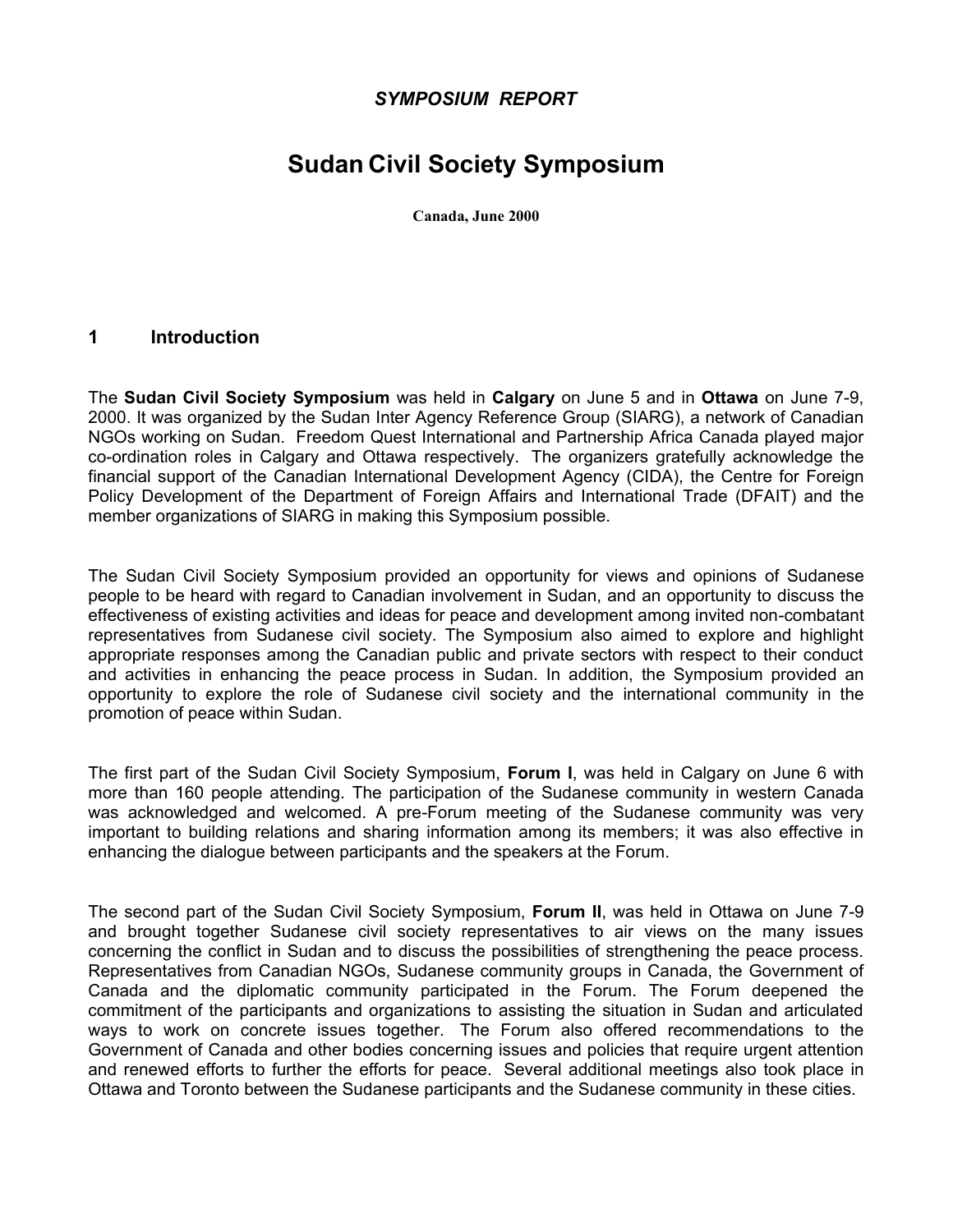## **2 Summary of Recommendations of the Sudan Civil Society Symposium**

#### **2.1 Enhancing the Role of Civil Society in the Sudan Peace Process**

1. Participants endorsed the People to People Peace Process and the use of traditional methods of peace building. It is further recommended that the New Sudan Council of Churches extend its peacebuilding initiatives from south to north, engaging grassroots communities in its process with emphasis on work in the south until that work is comprehensive, but with some initiatives between north and south. Given the extent of north-south mistrust in Sudan, it is recommended that efforts be made to open lines of communication and dialogue between civil society groups in both parts of the country.

2. Interested parties should contemplate ways to put the necessary civil administration into place in the south as part of the peacebuilding and rehabilitation effort. The barriers that exist to accessing funds for such activities in SLPA-held territory must be overcome in creative and innovative ways to help maintain the gains of the People to People Peace Process.

3. Given the absence of development assistance for Sudan, all agencies should seek ways to go beyond the provision of emergency assistance and provide inputs that contribute to long term development.

4. There is a need for NGOs from IPF (IGAD Partners Forum) countries and other countries to monitor and track the IPF process. This can be done though the establishment of a shadow NGO body to the IPF with the objective of feeding NGO and civil society views into the IPF. Care should be taken within the international NGO network to encourage all NGOs involved to refrain from taking away ownership of issues and processes in Sudan from Sudanese groups.

5. Given the successes of the People to People Peace Process, clear and firm steps should be taken to disseminate information on this initiative within the north and south of Sudan. Furthermore, SIARG and other interested parties elsewhere should endeavour to find resources to support the current peace initiatives of civil society groups and NGOs.

6. Given the size of the Sudan problem and also the limited prospects for peace, action should be taken to form an international network of external groups working in Sudan. Furthermore, a particular task of this network might be to conduct international monitoring of and action on the human rights crisis in Sudan.

7. Given the limited flow of information between Canadian NGOs and Sudanese groups in Canada, and recognizing the participation of Sudanese groups in Canada, ways should be found to improve the flow of information and the contact between Canadian NGOs and the Sudanese community groups in Canada. Furthermore, Sudanese groups in Canada should be invited to engage in the peace building process going on in Sudan and to undertake training or other activities within their own community related to the peace process underway within Sudan. Efforts should be made to support better co-ordination and communication among Sudanese groups in Canada.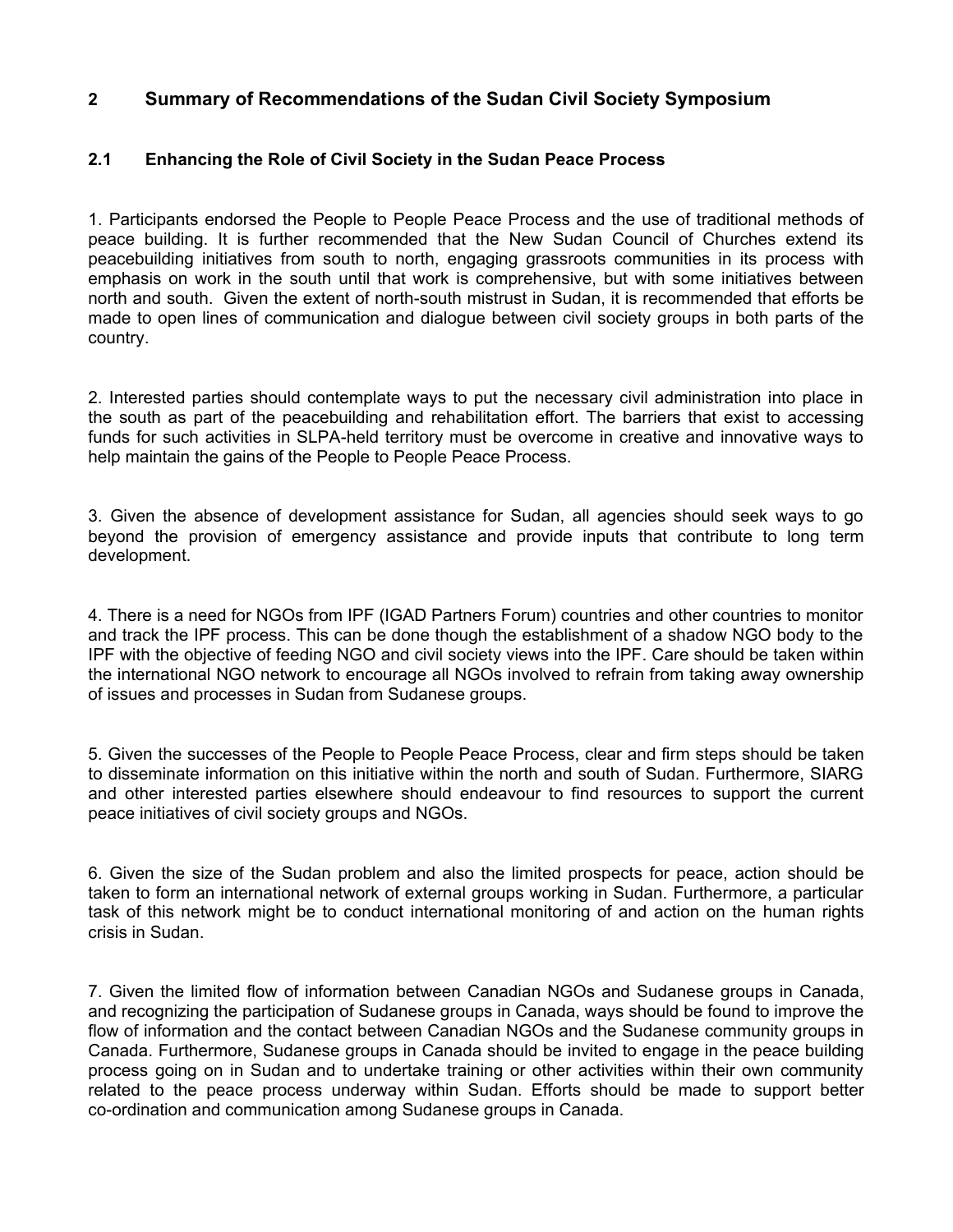8. Given the Canadian Government's response to the recommendations of the Harker Mission report, Canadians should press for support for enabling the voices of Sudan to speak to the peace process and tap into the international network.

#### **2.2 Mechanisms for Canada to Support Human Rights and Civil Society in Sudan**

1. The severity of human rights abuses in Sudan, in all regions, requires more vigorous action by the international community. Systematic monitoring and consistent follow-up means that Canada should balance its office in Khartoum with equal presence to effectively monitor human rights abuses in the South. The consensus is that the Government of Sudan (GOS) only responds to strong and persistent international pressure; correcting the Government of Sudan's attempts to polish its image (dubbed the "charm offensive") with the truth about the scope and severity of human rights abuses is essential to support the Sudanese people who are fighting for their basic human rights. Identified areas requiring more international attention include:

forced removals and inhumane conditions for displaced persons;

• bombardment of civilian centres, e.g. hospitals and schools, and denied access to humanitarian assistance;

• slavery and the inadequacy of the work by the committee appointed to eradicate abductions as a response;

- systemic violations of women's rights;
- discrimination and inadequacy in meeting the right to basic education;
- inequitable access to health care none in many areas of the south;
- the GOS's Public Order Law as a violation of basic human rights;
- violations of the security and rights of children, which requires immediate attention;
- torture and denial of the most basic rights for people in prisons;
- systemic violations of the right to religious freedom;

• denial of civil rights, such as democratic rights, freedom of association, failure to implement rights recognized in the constitution which the GOS uses as a cover for its abuses.

2. The Government of Canada (GOC) is urged to convince the Government of Sudan (GOS) to allow international and national NGOs to help internally displaced persons (IDPs) and that planning of the IDP camps and provision of goods and services to the camps be greatly improved. The Government of Canada should do all it can to secure the right and freedom of Sudanese NGOs to help displaced people throughout the country. Of particular concern is the flow of assistance to the Nuba people and people in the Southern Blue Nile region.

3. Action is urgently required to enable Operation Lifeline Sudan (OLS) to resolve with the Sudan People Liberation Movement (SPLM) all outstanding issues between these two parties with regard to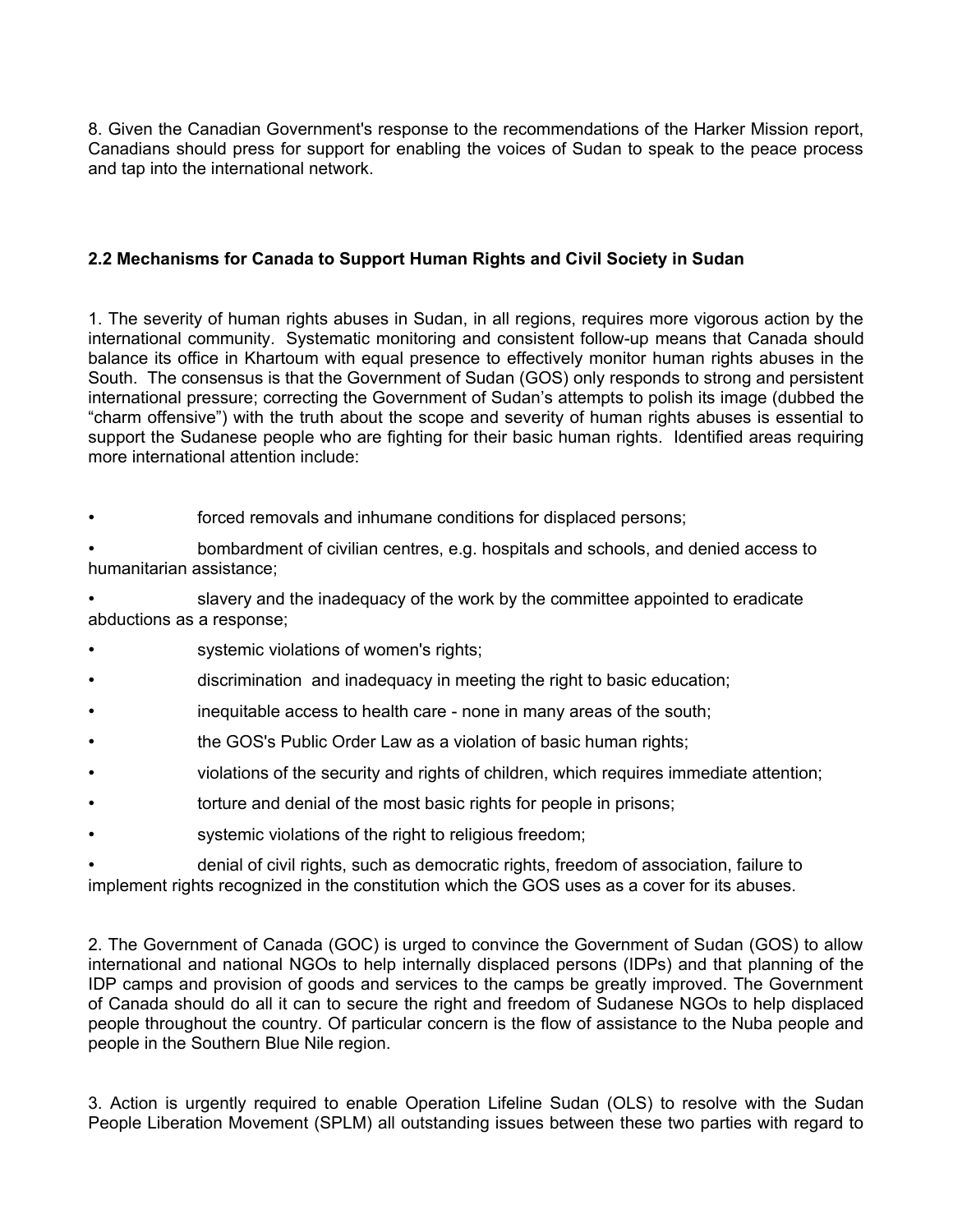the Memorandum of Understanding (MOU) so that the flow of assistance to people in southern Sudan by OLS can recommence immediately. The GOC is urged to seek, through multilateral channels, the earliest possible resolution of issues regarding the MOU and ensure the renewed flow of assistance to southern Sudan.

4. The GOC and Canadian NGOs are urged to work closely together as a matter of urgency to develop a protocol for the extension of international (including Canadian) assistance to Sudan so that support can be provided to Sudanese civil society organizations and Sudanese NGOs. Due to problematic aspects of the OLS structure and methods, particular effort should be made to ensure that assistance flows to NGOs that are autonomous of the GOS.

5. The Canadian International Development Agency (CIDA) should convene as soon as possible a full-day consultation with NGOs which work in Sudan on all aspects related to the control and access to assistance within both south and north Sudan, including the impact of the OLS system itself, in order to ensure consistency in CIDA's policy and implementation in Sudan.

6. CIDA's International Humanitarian Assistance (IHA) division should expand its terms of reference for aid to Sudan. Other donors should be encouraged to deliver a broader range of programs to Sudan as well. Specific concern is expressed for people in prisons, for women and children, and for internally displaced people in GOS's so-called 'peace camps'.

7. The Government of Canada should vigorously pursue ways to hold Talisman directly accountable for the specific human rights violations identified in the Harker Mission report as directly linked to their operations, such as the forced displacement of people from the oilfields and violations of basic human rights committed by Talisman's security guards, who are also members of the GOS army. The unacceptably narrow terms of reference for Talisman's own human rights monitoring program should be challenged by the GOC and support given to genuinely independent and systematic monitoring of human rights abuses in the area of the oilfields.

8. The Sudan Inter-Agency Reference Group (SIARG) members should consider the results of a recent survey of NGOs in Sudan completed by Alternatives and consider ways to match interested Canadian NGOs with Sudanese NGOs for collaboration on program design, delivery and evaluation.

9. The rights of children in the war situation in Sudan and the effects of war on children are of grave concern. SIARG and multilateral bodies should raise the profile of Sudanese war-affected children on the agenda of the Winnipeg Conference on War-Affected Children and at other international conferences, wherever possible.

10. Given the discussions inside Sudan and within the Inter-Governmental Authority for Development (IGAD) on cessation of hostilities followed by an interim period (during which time a referendum would be held to determine the future of Sudan), Canadian NGOs should prepare for that interim period. CIDA is encouraged to provide financial support for that effort. The New Sudan Council of Churches is active on this issue and agrees to share its work with Canadian NGOs.

11. As the Government of Canada is establishing a monitoring office in Khartoum, the mandate for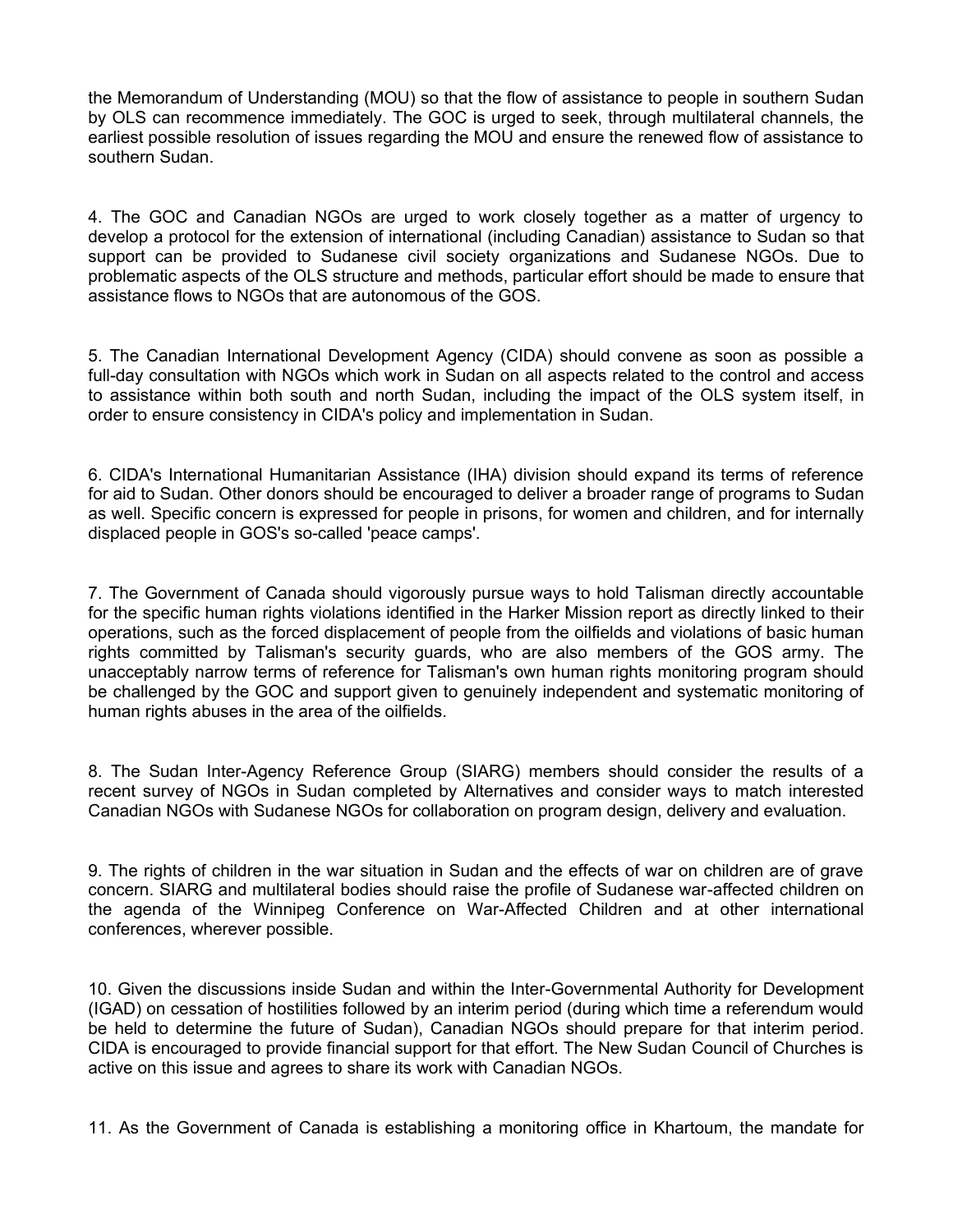that office should include the collection of information from sources other than the GOS and from sources outside of Khartoum. Furthermore, the mandate, strategies and processes of that office should focus primarily on human rights monitoring. It is strongly recommended that the office not become a Program Support Unit (PSU) of CIDA, nor a Consular Office or a Trade Office.

12. The IGAD Monitoring Committee should deal with Human Rights issues directly and explicitly. Also, the Geneva Convention must be adhered to by the GOS, with the International Red Cross or Red Crescent Society monitoring compliance, such that all POWs are identified and remain safe.

13. The GOC should encourage the GOS to ratify the Land Mines Treaty. Similarly the SPLA should be engaged in effective dialogue in de-mining activities. The GOC should also encourage the GOS to sign UN conventions, treaties and protocols, such as those on Women's Rights.

## **2.3 Impact of Canada's Support for Sudan's Oil Development on the Peace Process**

Symposium participants drafted recommendations related to Sudan's oil development projects, and specifically, the impact of Canada's support for those projects on the peace process.

There was consensus among participants to support the continued implementation of complementary strategies aimed at forcing Talisman's disinvestment from Sudan until there is peace, including cross-sectoral awareness-raising and mobilization, a media campaign and a call to investors to divest to demonstrate their support for the people of Sudan.

For further information, please contact SIARG.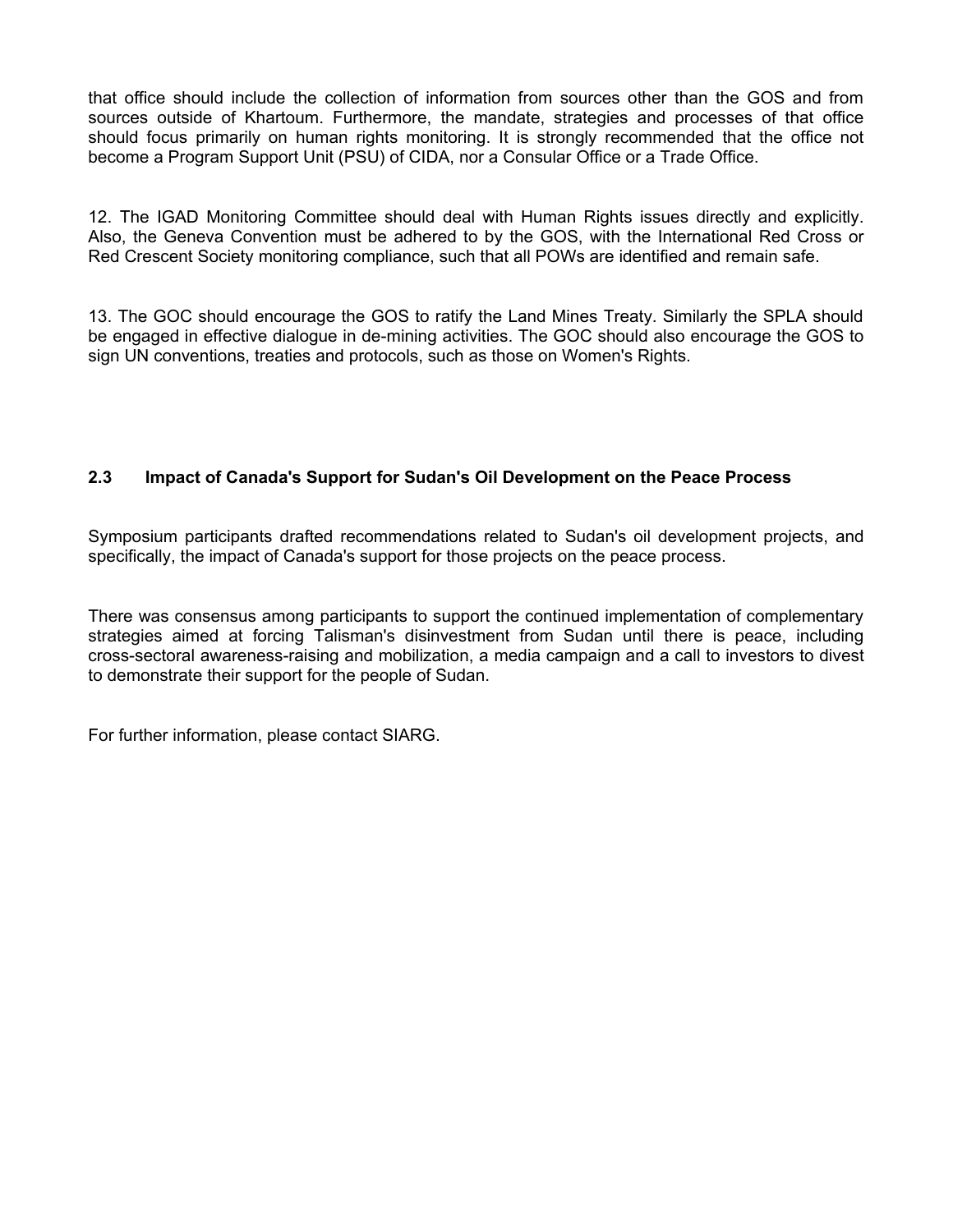# **3 Forum I - Calgary**

The first part of the Sudan Civil Society Symposium, Forum I, was held in Calgary on June 5. It brought together members of the Sudanese community from across western Canada with people who are actively involved in the Sudan peace process - civil society representatives from Sudan, Canadian, US and European NGOs, representatives of Talisman Energy, interested Canadian citizens and representatives of the media. It was the first exchange of such dimensions on Sudan in Calgary.

The impact of the discussion was to galvanize those interested in long term peace in Sudan on key issues, including those described below.

## **3.1 The International Mediation Process**

The current mediation process for Sudan involving the parties to the conflict and the international community has been extremely difficult and is seen by the Forum resource persons as being in deep trouble. The Inter-Governmental Authority for Development (IGAD) Mediation Committee member countries, chaired by Kenya, are currently unable to play their role due to the internal problems of the respective countries. There is a second peace initiative underway involving Egypt and Libya but the format and modalities of that process are less clear. The international community that comes together in the IGAD Partners Forum (IPF) includes Canada. However, as the IPF relies on the IGAD process, its strategy is now also experiencing difficulties.

The list of several significant issues to be resolved that have been agreed by the parties is well known. Several of the issues are discussed in this report. However these issues have yet to be resolved by the parties to the conflict.

## **3.2 The Escalation of the War**

There is an ongoing war in Sudan being waged throughout the country, with its main effects felt by the people in the south of Sudan. The war has been ongoing for more than seventeen years. It is a war that is escalating with the recent purchase by the Government of Sudan of significant new military equipment and ammunitions manufacturing capacity. The war contrasts with the so-called 'charm offensive' also being waged by the Government of Sudan to improve its international image. Most participants and speakers understood the 'liberalization' measures being undertaken by the GOS as being strictly for appearances only.

#### **3.3 Civil Society Voices Speak for Peace**

The voices of civil society in Sudan are many and diverse. They exist in exile, and also within the country. The internal voices exist under duress due to the massive impoverishment and displacement of Sudanese citizens during the 17 year since the war commenced in 1983. Especially notable are the voices of the women of Sudan who are making a special appeal for peace and an end to war, together with special efforts to resolve differences. Also of great importance is the People to People Peace Process currently underway in southern Sudan. This process deserves additional resources and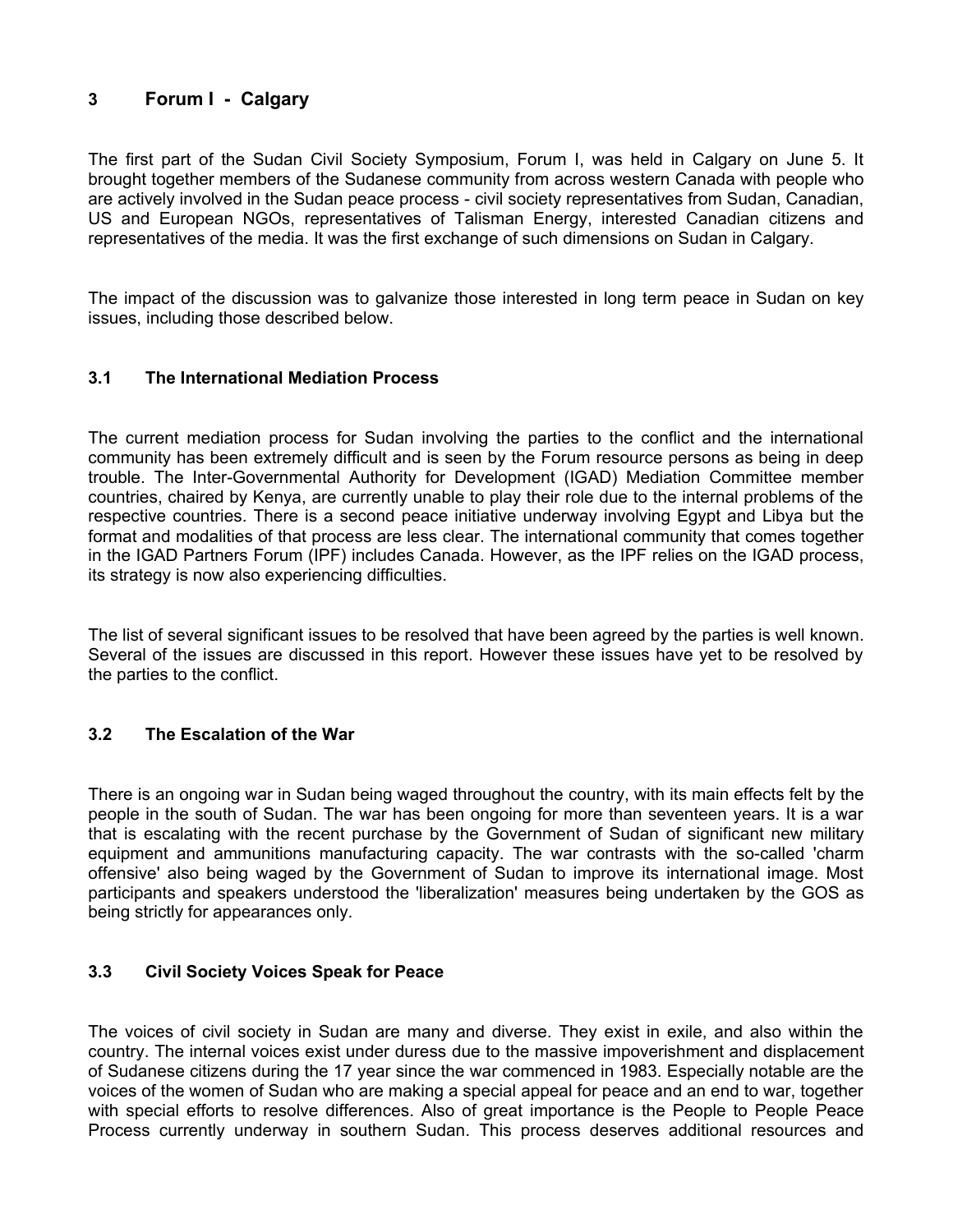support, given its success to date.

Participants and speakers stressed their interest in peace in Sudan and a resolution to the problems causing conflict, noting that too many people have died and too many people have been displaced to unacceptable temporary locations. The participants urged action such that the significant suffering of the people of Sudan can end, urging all parties to act in a way that will ensure significant development in the direction of peace.

### **3.4 The Role of Oil**

The Sudanese participants felt strongly that the exploitation and flow of oil is exacerbating the war and has raised the stakes, with the clear prospects that war atrocities will increase. Speakers underlined that they had seen and felt the negative effects of oil on the people of the south. They expressed how deeply disturbed they were at the atrocities carried out by the military units of the Sudanese Army to protect the oil fields and installations, including the pipeline to Port Sudan, and the international investments that have been made. The Sudanese participants are particularly concerned by the role of the Canadian company, Talisman Energy, in oil development in Sudan. Civil society organizations in Sudan and Canadian NGOs have called for Talisman to acknowledge that its activities are exacerbating the war and enabling the war atrocities to continue, if not expand. They have called upon Talisman Energy to acknowledge the atrocities committed by its partner in the project, the Government of Sudan (GOS), and to withdraw from Sudan.

The participants felt strongly that Talisman is not dealing with the realities of the situation on the ground, or with the evidence of ongoing atrocities committed by the GOS. The participants endorsed the view that considerable pressure must continue to be applied on Talisman so that it acts appropriately and stops its support to one side in the conflict.

Talisman defended its investment and its operational involvement in Sudan and claimed that it is party to a development process for the economic good of all Sudanese. Talisman representatives admitted that Talisman "eats from the same cake as the GOS" and benefits financially from its Sudan operations. They explained Talisman's recent decisions to adopt a new approach to 'corporate responsibility'. While there were signs of dialogue and 'learning moments' between Talisman representatives and other conference participants in Calgary, a lack of trust in Talisman was expressed by many of the assembled participants. As well, the view was expressed that if Talisman were to fully adopt the current International Code of Conduct for Corporations, it would logically conclude that it must withdraw from Sudan. Many participants felt that Talisman Energy was not committed to full social and corporate accountability involving real transparency.

#### **3.5 The Conclusions of the Harker Mission Report**

The Forum heard from a member of the Harker Mission about the conclusions of the Harker Mission Report. Many participants felt that the statements of the Mission on the issue of atrocities and violations of human rights represent a clear indictment of the GOS and its partners in the oil production.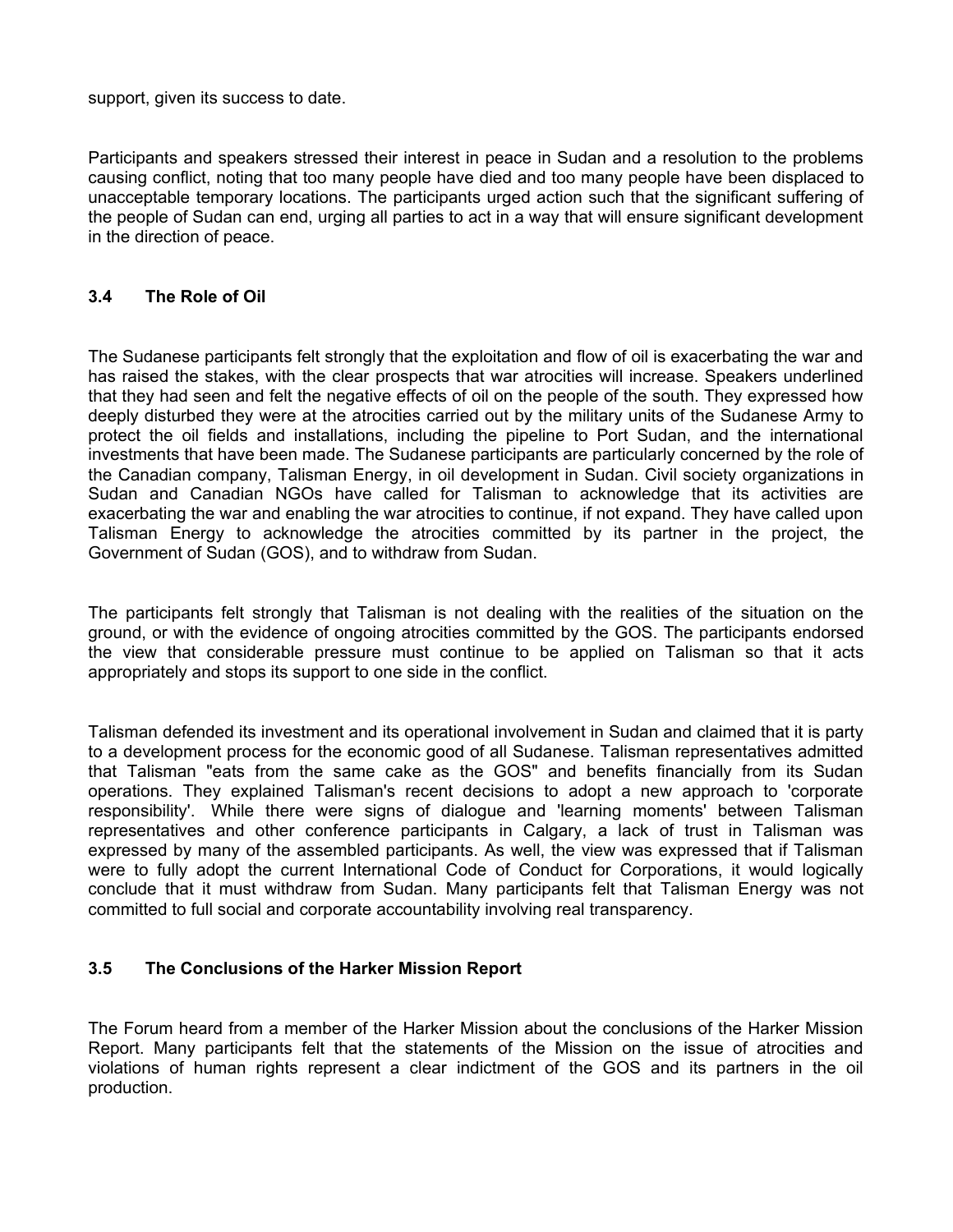Participants were referred to the Report's reference to abductions, forced displacement and slavery in Sudan by military forces of the GOS, and those sponsored by the GOS to engage in such activities. The Mission corroborated findings of the UN Special Rapporteur. These findings conclude that all forced abductions into slavery and confined work without compensation are illegal. In today's context of the Sudan conflict, there is no difference between slavery and abductions, and all practices that result in wrongful treatment of one human being by another are illegal under international law. Specific mention was made of continuing reports of slavery among Sudanese women and the continuation of repressive laws that condone or encourage excessive brutality.

Forum participants endorsed the Recommendations of the Harker Mission Report. Hope was expressed that its Recommendations would be accepted and implemented by the Government of Canada. In particular, participants mentioned frequently that Canadians must be encouraged to demand more significant action by the Government of Canada. This action should stem the flow of oil revenue to the GOS. Canada must also play a more enlightened and pro-active role, particularly as it is also a member of the IPF.

## **4 Forum II - Ottawa**

Forum II, held in Ottawa on June 7-9, brought together civil society voices from Sudan, Canada, the US and Europe for nearly three days to air views on the many issues concerning the conflict in Sudan and to discuss the possibilities of strengthening the peace process. Representatives of the Government of Canada and the diplomatic community were welcomed to the Forum.

#### **4.1 Review of the Context**

Participants heard of the tradition of and experience with national democratic institutions in Sudan and gained a particular appreciation of the democratic history and successes throughout the country, noting that twice in Sudan's history since independence, civil society forces have brought about periods of democratic government. Specific reference was made to the role of women in the life of the nation, their role in the history and the structures of civil society and the new role of women in search of peace - pushing the peace process from within civil society. It was also noted that undemocratic regimes and war plagued the country and the results of war have dealt Sudan a severe legacy of destruction, dislocation, uneven development and indeed underdevelopment.

In order to bring about significant and positive change in Sudan, elements of Sudanese society have attempted to bring about peace. There must be an acknowledgement of the long history of negotiation and dialogue towards peaceful settlement of issues, accompanied by great frustration and protraction of the armed conflict.

The participants heard of the recognition that should be given to the tremendous size of the problems and issues facing the people and the parties in the Sudan conflict. The details on the death and displacement of people in the Sudanese conflict are staggering and underline the call for urgent international attention to the requirements of the peace process.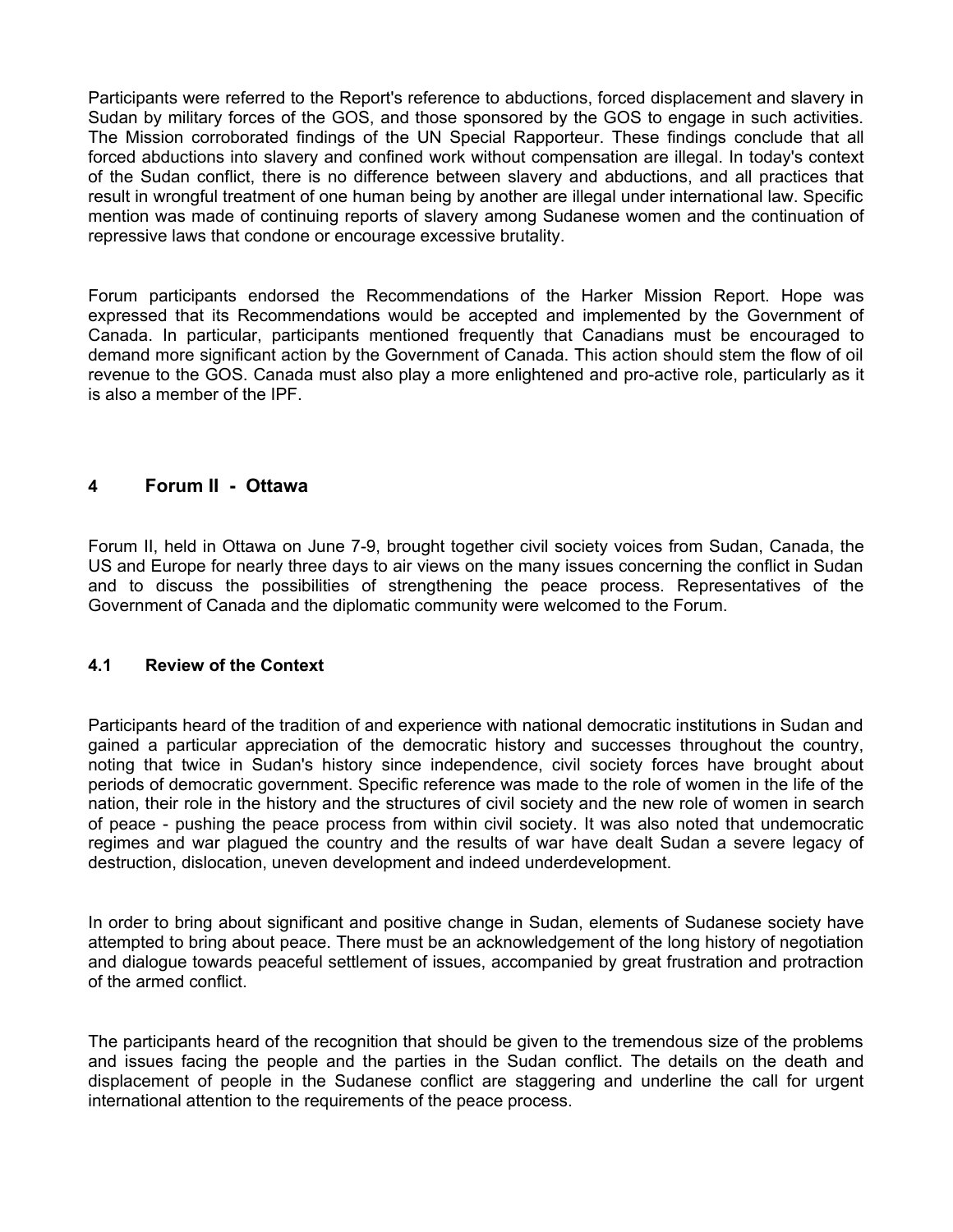There was great concern among the participants at the Forum that the Mediation Committee of IGAD is not making adequate progress. Many details of the IGAD process were described, as were ideas that can be considered by the IPF members as they discuss their next moves in the IGAD process. The parties heard a strong rationale for the IGAD process to be used as the main initiative for mediation of the conflict. Participants heard many views on the Egyptian-Libyan process and there was a view that there should be only one process at the diplomatic, international level.

There was concern by the Sudanese civil society representatives that the principle of self determination must not be abrogated, that it is of primary concern. Participants heard that the Interim Period after cessation of hostilities and the Referendum on Unity or Separation are key steps in securing an enduring peace, and that these should be taken in a context within which democratic norms must be practised vigorously.

Concerns were raised about the role of Canada in the IPF and the recent proposal that Canada establish a monitoring mission in Khartoum. Great concern was raised as to whether that office can be effective under the gaze of the GOS, and uncertainties were raised as to the procedures, operations and mandate of that office. Participants hoped that it would be effective and have integrity. Furthermore, there is disappointment that Canada has done little with the conclusions and recommendations of the Harker Mission Report. Participants called on Canada to be more proactive on the critical issues related to oil extraction and the role of the Canadian oil company, Talisman Energy, in Sudan.

The role of Talisman Energy of Calgary in exploration, extraction and financing of oil operations in Sudan is large and of great concern. There were few participants who expressed confidence that Talisman was accomplishing anything other than assisting the GOS, inadvertently or otherwise, in its efforts to maintain and extend the war in Sudan.

The participants felt strongly that the revenues from oil should not benefit the current regime and its war effort. Nor should oil revenues go only to one region of Sudan. Rather, corporations involved in oil operations in Sudan must cease operations until an agreement is made for the equitable distribution of the revenues from oil. This agreement can only be achieved in the context of, or following, a peace settlement for the whole of the Sudan.

Participants did not express support for the Government of Sudan and its policies and practices. The regime is seen as undemocratic, hostile to the interests of the vast majority of the people of Sudan in all parts of the country and serving only the interests of a few who use the mechanisms of government to do business for themselves. Participants agreed, however, that there are many severely aggrieved and disempowered persons and communities throughout the country. Participants expressed support for the dialogue on peace and the Declaration of Principles of the IGAD mediation process.

#### **4.2 Human Rights and Civil Society in Sudan**

A strong gender analysis of the human rights situation and a detailed description of the role of women within civil society came through from many speakers at the Forum. Historical notes on civil society that were presented described the structure, role and difficult operating circumstances of civil society today. The presentations were griping and real. Women are among the most negatively affected,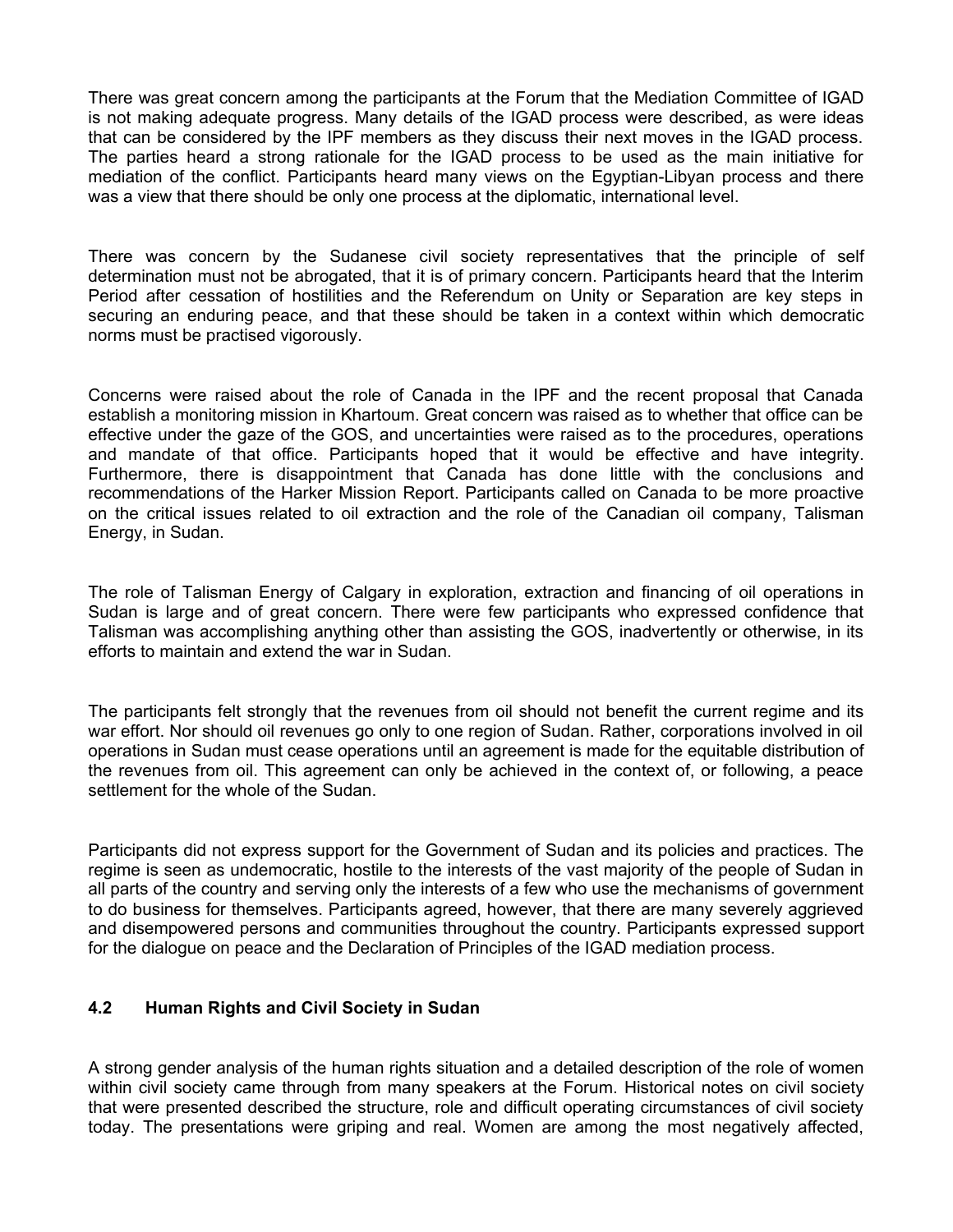though women are also 'refreshing' the peace process now by speaking out.

Women are speaking out not only about the war but also about their general role in society. There are hopes for important changes towards equality. There is, however, a particular concern about the impact of the war on women and children, especially those displaced by the war, those in so-called 'peace camps' and those in prisons. Women in Sudan are among the poorest of the poor and suffer the highest illiteracy rates. The war had made the situation for women in Sudan much worse that the impact of colonialism. Few health facilities are available in the country for women and children; access to food is skewed against women and children; and land mines severely affected women and children. In this adverse context women are struggling to be heard. Women want to ensure that in any negotiations and resolution of the conflict that women are full party to the outcomes and find a way to ensure significant moves towards gender equity in any new dispensation. Women are demanding the reinstatement of human rights and the rule of law and demand an end to the recruitment of children into the war.

With the incarceration of members of civil society by the military and police throughout the country, the concern for people in prison was raised and is of grave concern. The difficulty for groups that attempt to work in prisons was described in detail. It is complicated work and frustrating, and there is little observable effect on conditions of prisoners, especially women and children. It was noted that the vast majority of people in jails in the north are people from the south.

The situations facing a variety of specific groups within Sudan was raised. Chief among them was that of the Nuba people, particularly the military activity being carried out by the Government of Sudan in the Nuba Mountains, the lack of relief and emergency support there and the severe displacement that has resulted from both military attacks and the lack of external assistance. This issue was examined in detail with reference to the activities of the Sudan military around the oil fields and the oil pipeline.

Great concern was expressed about the expansion of military operations into Block 5 to the south-west of the Unity and Heglig oil fields. This is understood as an expansion of the war for purposes of depopulating new oil territory for the expansion of oil drilling and potential new exploitation of further oil reserves.

The aid and relief situation is of great importance in southern Sudan due to the ongoing lack of civilian administration and provision of services in the areas of health, education, agriculture (e.g. seeds) and water.

The participants and speakers dealt with the dilemma of dependency on external assistance. Concern was expressed about the way in which aid affects, often skews, the situation in the country, especially with the cessation or slowdown of aid, and the unequal distribution of aid. As well, in comparison, there is an open mind to aid and external assistance, indeed a need to collaborate with external groups in many areas of work and provision of basic services. It is hoped that more areas of Sudan can be opened up for needed relief and development assistance.

The speakers also exposed many sensitive issues and experiences of how people understood the situation from their own perspective, which, if not handled properly, will remain in effect and affect relationships in the future. The participants grappled with the need for truth about the pain and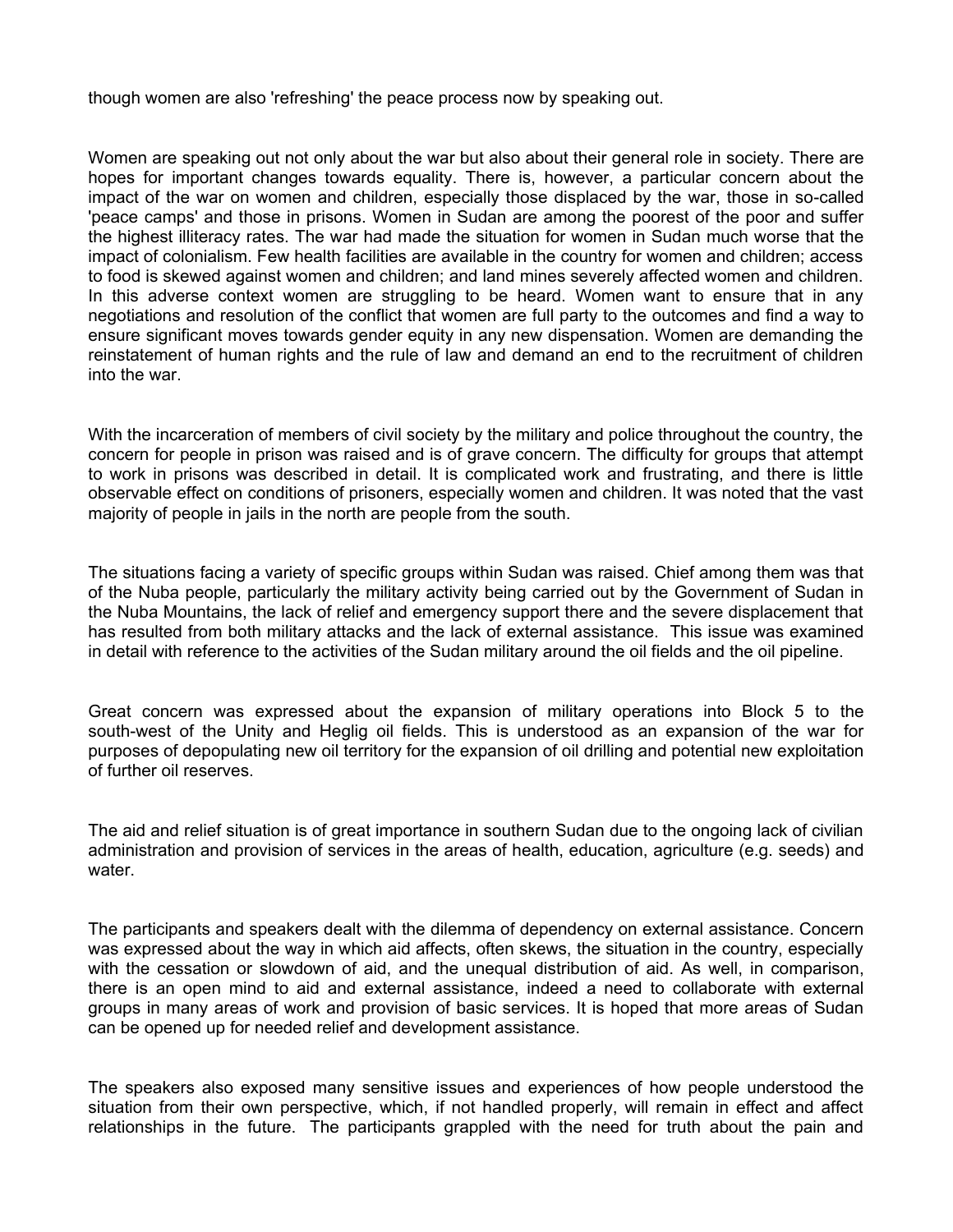suffering, healing and reconciliation, trust building between people, and hope for a way forward.

The People to People Peace Process being carried on in southern Sudan by the New Sudan Council of Churches is showing great promise, progress and vitality. In particular, the 1999 Wunlit Conference has brought reconciliation between several groups in the south. This process not only builds peace 'from below' but it fosters collaboration among groups as the overall situation in Sudan evolves.

The south-south dialogue, preparation for the cessation of hostilities and the Interim Period that would follow are important developments in the overall movement towards peace. The links between the People to People Peace Process, the south-south dialogue and the IGAD process, with its accompanying IPF process, were described by the speakers and were viewed as complementary processes.

The operations of the current regime in Khartoum, pose a continuing affront to the human rights of the people of Sudan. The great difficulties in daily life being faced by so many Sudanese are very real and deeply disturbing. The violations of human rights and abuses by the current regime are sufficiently documented to be of grave international concern. Yet the violations continue. The combined ability of Sudanese civil society and the international community must be raised to effectively challenge the Government of Sudan and bring pressure for a cessation to oppression, military atrocities and human rights abuses.

#### **4.3 Civil Society and the Peace Process in Sudan**

The participants heard details of the role of women in Sudan as instruments of peace. Recommendations were voiced for the further involvement of women in the peace process, especially in the north of Sudan. Within the ideas presented the participants heard of ways to further mobilize women, analysis of pressure points of the GOS, training needs for women and the potential for international linkages.

The participants also heard in more detail of the People to People Peace Process that has been going on in the south of the country. In particular the Forum heard of the events that led to the Wunlit Conference in 1999 and of the positive development since that Conference. The People to People Peace Process holds particular potential if carried out further to involve more groups and communities. Reports are that more groups are indeed becoming involved and that there are tremendous results from all the work to date. The 'bottom-up' approach is bringing civil society into the peace process despite the conflicts between military and political leaders.

The view was strongly expressed that unless south-south conflicts - the so-called tribal or ethnic conflicts - are resolved, civil society in the south will not be able to influence the peace process at the formal level involving the recognized parties to the conflict.

Details were presented to the Forum participants on the involvement of other civil society actors in the peace promotion work in the south. Participants heard of the particular role of women in the People to People Peace Process especially after the Wunlit Conference. While there was early scepticism among women, there is now a sense of change, and women have participated in the peace process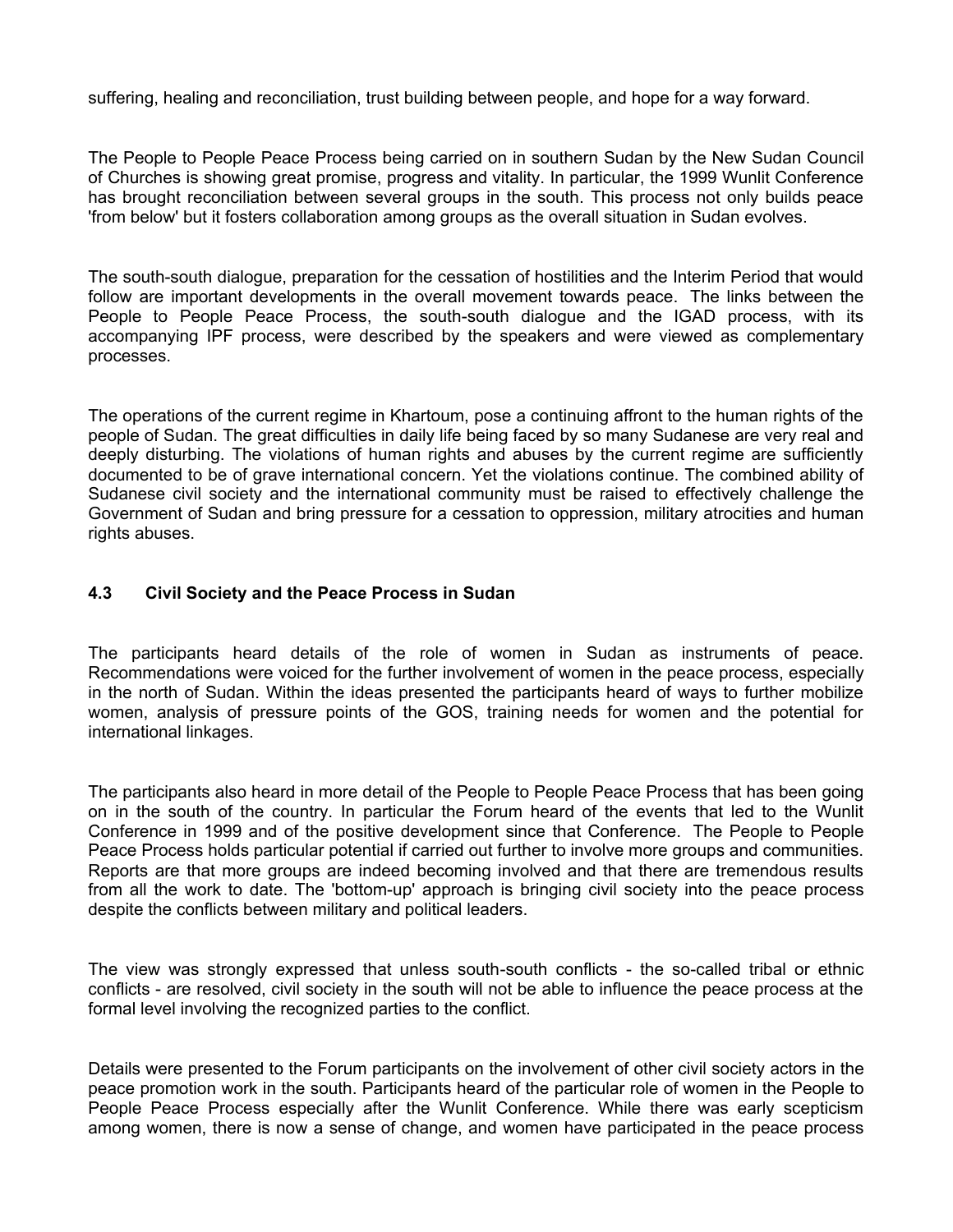and want the world to hear about it. In the north, there is an active role among youth, women and professional groups, unions, peace researchers and activists, Muslim and Christian leaders and representatives of internally displaced peoples.

There is currently an important gap in civil society cohesion, especially recognizing that in both parts of the country people are working against a common force of oppression. The mutual mistrust between north and south cannot be ignored and must be resolved.

Issues concerning the People to People Peace Process include the following:

• How far and how fast can the process be extended and can it effectively go beyond the south?

• How can the word be spread that there is reconciliation at the community level, particularly to inform groups and people in the Diaspora?

• How can civil society from the north and the south be engaged in a common process or to share information?

Key building blocks for peace and a negotiated settlement include agreements reached already in the IGAD mediation process. These included a Statement of Principles. The main issues being debated are:

- Separation of religion and the state, and the issue of the 1998 Constitution.
- Borders between North and South, and the issue of oil in Unity State.
- Self-determination for unity or succession, and the referendum.
- Equitable sharing of power and wealth.
- Cessation of the conflict between the Government of Sudan and the Sudan Peoples Liberation Army and separation of forces.
- Repatriation of exiles and displaced persons.
- Humanitarian relief.

• Role of northern opposition groups in talks, and specific issues of specific groups of southern Sudanese.

Internationally, groups can be involved in several ways. These include:

• Pressure by NGOs to secure support within the IPF for the role of NGOs in the Peace Process.

• The hosting of more conferences, meetings and fora to talk strategically about the Peace Process in Sudan, keeping the Peace Process as high on the international agenda as possible.

• Pressure by NGOs and multilateral agencies on the GOS and SPLA to allow more relief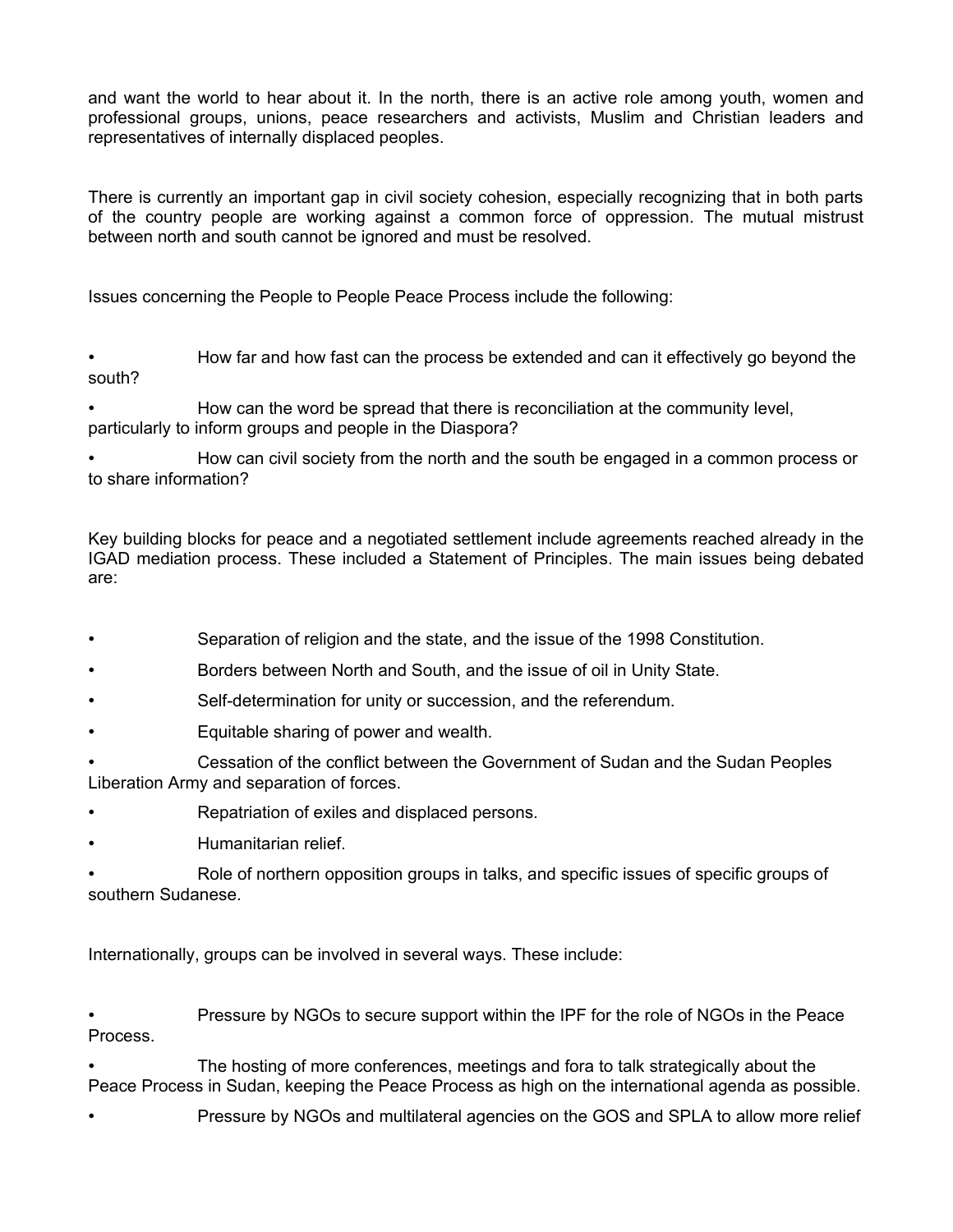goods into the country to all peoples in all parts of the country - to help sustain the life of all individuals at this critical juncture.

• Pressure on the GOS to significantly enhance resettlement and rehabilitation work among internally displaced peoples, including the provision of education for all and medical services.

There was a strong call by speakers and participants of the Ottawa Forum to pressure the GOS and the SPLM as well as IGAD to involve civil society in the peace process. It was strongly voiced that the IPF must help bring the Sudanese NGOs and civil society groups into the peace process.

International support was requested to facilitate and encourage north-south communication between civil society organizations, including funds for meetings and information exchange. This would enable and empower Sudanese to take ownership of their problems, to organize and correct mistakes, to agree on objectives and methods of action and strategies, and to gain mutual understanding and trust.

#### **4.4 Forum Workshops**

The Forum included workshops on three areas:

• Supporting Human Rights and civil society in Sudan - Mechanisms for Canadian Assistance.

• Impact of Canada's economic role in Sudan - Oil Development and Support for the Peace Process.

Enhancing the role of civil society in the peace process.

The Reports of these workshops brought the Civil Society Forum on Sudan to a conclusion. The recommendations reported from these workshops are included in the main set of recommendations enclosed in this report.

#### **5. Note on consultations among Sudanese, Canadian, American and European NGOs during the Ottawa Forum**

During the Ottawa Forum, NGO participants from Sudan, Canada, Europe and the United States met to explore options to improve the communication flow among regions, to develop common advocacy objectives and to better facilitate joint advocacy campaigns. Agreements were reached to redouble efforts in each of these areas.

Discussion also focused on ways in which NGOs might stay better appraised of the work of the IGAD Partners Forum (IPF), how best to link with the IPF and how to interject international NGO perspectives for consideration by the IPF.